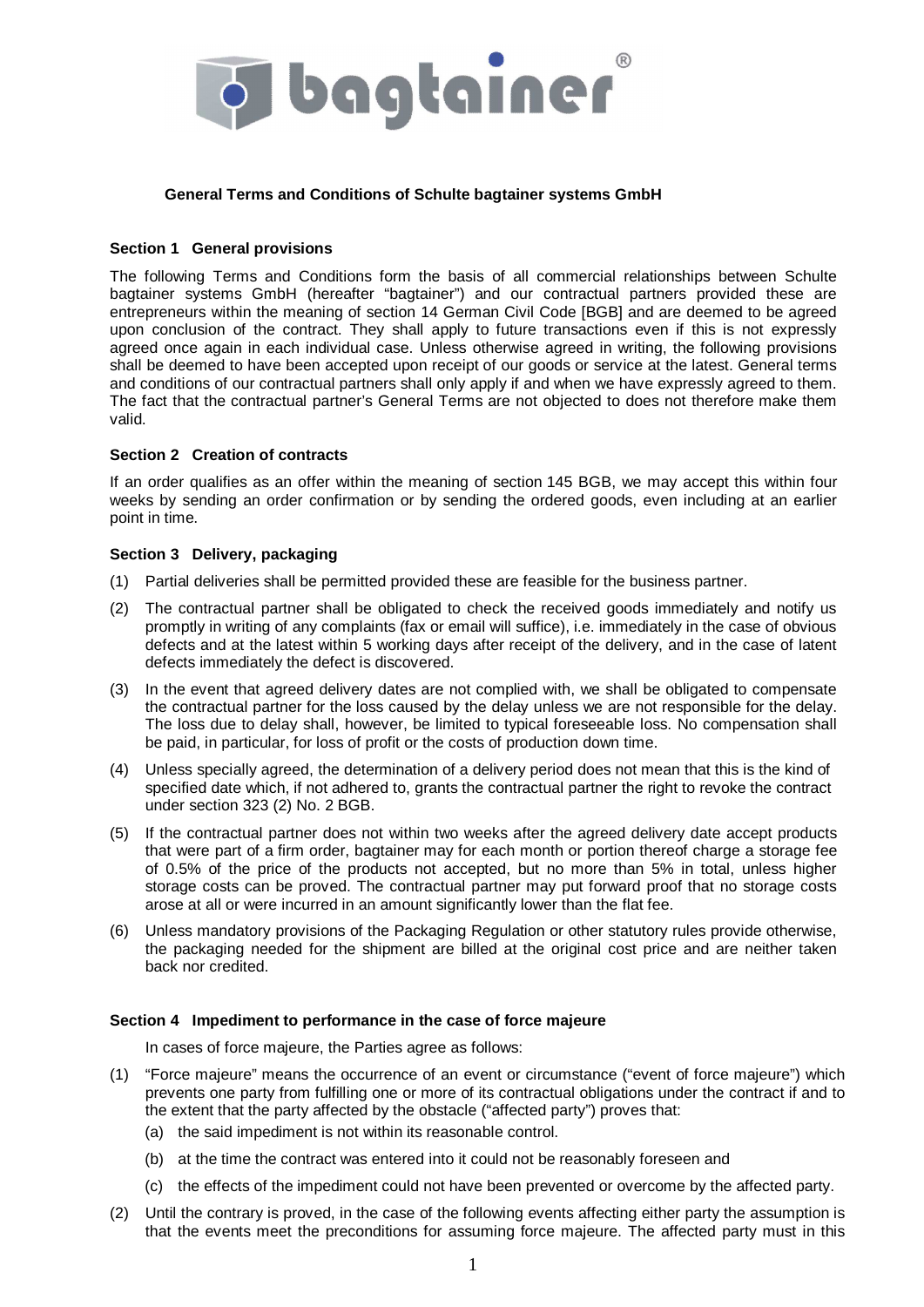case only prove that the precondition under paragraph 1 letter (c) has actually been met:

- (a) War (whether or not it is declared), hostilities, attack, actions of foreign enemies, extensive military mobilization;
- (b) Civil war, uprising, rebellion and revolution, military or other seizure of power, insurgency, terrorist acts, sabotage or piracy;
- (c) Currency and trade restraints, embargo, sanctions;
- (d) Lawful or unlawful official acts, compliance with laws or government orders, expropriation, confiscation of works, requisition, nationalization;
- (e) Epidemic, pandemic, natural disaster or extreme natural event;
- (f) Explosion, fire, destruction of equipment, lengthy outage of means of transport, telecommunications, IT systems or power;
- (g) General labor unrest such as boycott, strike and lock-out, work-to-rule, occupation of factories and buildings and other similarly fundamental operational disruptions.
- (3) A party who successfully invokes this clause shall be exempt from the obligation to fulfill its contractual obligations and from any obligation to pay damages or from any other contractual legal redress for breach of contract, but only if it notifies this immediately. If, however, the notification is not made immediately the exemption shall only be effective from the time at which the notification reaches the other party. The other party may suspend performance of its obligations as of the time of this notification if force majeure must in fact be assumed.
- (4) If the effect of the impediment or event that is asserted is temporary, the consequences described in letter (c) shall apply only as long as the impediment that has been asserted prevents the affected party from fulfilling the contractual obligations. The affected party must notify the other party as soon as the obstacle no longer prevents the performance of its contractual obligations.
- (5) The affected party shall be obligated to take all reasonable measures to limit the effects of the event invoked regarding contractual performance.
- (6) If the duration of the obstacle that is asserted results in the contractual parties essentially being deprived of what they were entitled to expect under the contract, the respective party shall be authorized to terminate the relevant contract by notifying the other party within a reasonable period. Unless otherwise agreed, the Parties expressly agree that the contract may be terminated by either party if the impediment has lasted more than 60 days.

# **Section 5 Transfer of risk (handover)**

- (1) Risk shall pass when the goods are collected or in the case of a mail-order purchase when they are transferred to the shipper (forwarding agent, carrier, or other person designated for delivery). At the request and expense of the contractual partner, the deliveries shall be insured by us for the standard transport risks.
- (2) Risk shall similarly pass to the contractual partner if and as soon as the collection or delivery of the consignment is delayed for reasons attributable to it or it is in default with acceptance for other reasons.

### **Section 6 Prices, payment terms**

- (1) Our prices are to be understood to be ex works excluding packaging, plus the respectively applicable value added tax.
- (2) If the cost factors (production material, energy, consumables, wages and salaries) relevant to pricing materially change in the period between the conclusion of this Agreement and the time of delivery, in order to balance out such cost increases bagtainer is authorized to request the purchaser's agreement to new prices in lieu of the agreed prices. If no agreement is reached, bagtainer is authorized to rescind the agreement. If the aforementioned cost factors are reduced, the purchaser, applying the preceding provision mutatis mutandis, shall be entitled to have a corresponding price reduction agreed to and, if no agreement is reached, shall be authorized to rescind the contract. Essentially according to sentence 1, a change in the cost factors if a cost difference of more than 10% has occurred between the time this Agreement is entered into and the time of delivery.
- (3) Payments shall be made by bagtainer free of transaction charges. The payments must be made in cash within 30 days after invoicing.
- (4) If a payment is agreed by Letter of Credit (LC), bagtainer shall specify the formalities of the LC. The costs of the LC shall be borne by the contractual partner. In the case of delays in the service for which bagtainer is not responsible, the contractual partner must renew the LC in relation to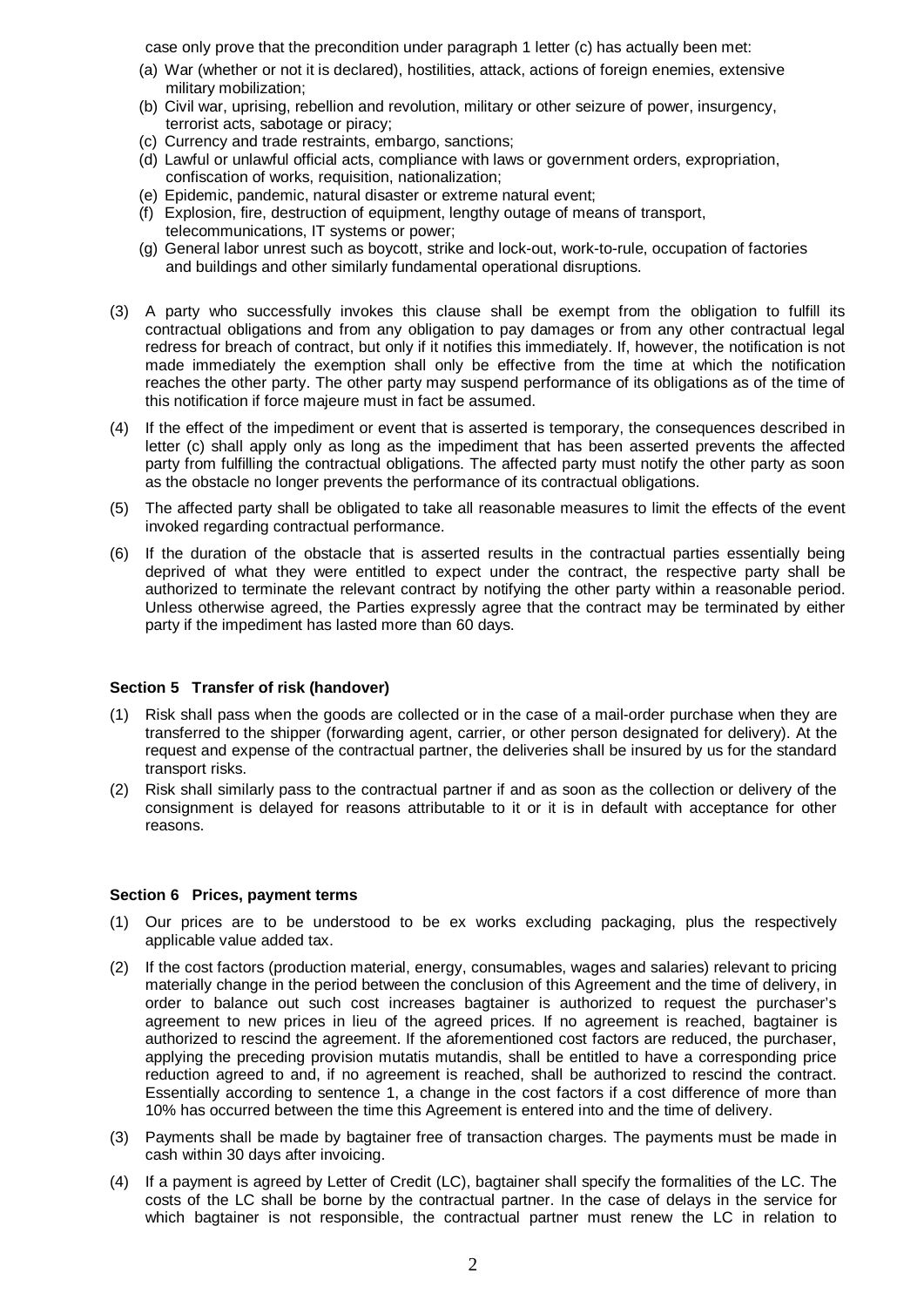bagtainer. bagtainer shall specify the renewal period. The costs arising due to the renewal shall similarly be borne by the contractual partner.

- (5) If bagtainer learns after the contract is entered into that our right to the consideration is jeopardized as a result of the insolvency of the contractual partner, we may refuse performance until the contractual partner effects payment in full or has furnished security for it. The same shall apply if the contractual partner is in default with a payment.
- (6) In the case of payment default, bagtainer shall be authorized to charge late interest of 9% above the base rate applicable in each case.

#### **Section 7 Offset, rights of retention**

- (1) Offsetting against claims of bagtainer is only permitted with undisputed or final non-appealable counterclaims.
- (2) Similarly, the contractual partner shall only have rights of retention in the case of undisputed or final non-appealable counterclaims. The contractual partner, however, shall have no rights of retention arising from previous or other transactions of the current commercial relationship.

# **Section 8 Warranty**

- (1) If delivered items are defective, the contractual partner shall have the rights under section 437 BGB. To the extent that there is a statutory obligation to bear expenses necessary for the purpose of remediation, the contractor shall not be obligated to bear them to the extent that they are increased due to the fact that the delivery item is taken to a place other than the customer's establishment. Irrespective of any further claims of the contractor, the customer must in the case of an unjustified defect notification compensate the contractor for the expenses for inspecting and, where requested, for remedying the defect.
- (2) All warranty claims shall expire in one year after delivery. This period shall not apply to the extent that the law mandates that there must be no reduction in the warranty period.
- (3) The warranty shall not extend to natural wear and tear or loss or damage occurring after risk has passed due to incorrect or negligent handling or excessive use.
- (4) Unless otherwise specified below, bagtainer shall be liable in connection with the contractual warranty for damages (except for damages for death, physical injury or impairment of health) only for willful intent and gross negligence, including willful intent and gross negligence by its representatives and vicarious agents. Liability for simple or ordinary negligence is excluded unless it involves the breach of an essential contract duty within the meaning of the case law of the German Federal Court of Justice. Insofar as the aforesaid disclaimer of liability does not take effect due to breach of an essential contract duty, bagtainer shall be liable only for typical, foreseeable contract damages. These limitations and exclusions of liability shall not apply to the breach of pre-contractual notification and disclosure obligations.

#### **Section 9 Non-warranty related liability**

bagtainer shall similarly be liable for damages apart from Section 8 (Warranty) (except in the case of damages for physical injury, death or impairment to health) only for willful intent and gross negligence – only in accordance with section 8 (4).

#### **Section 10 Product liability**

This is without prejudice to liability under the German Product Liability Act (Produkthaftungsgesetz) (ProdHaftG).

#### **Section 11 Cancellation in the event of the insolvency of a contractual partner**

If insolvency proceedings are opened relating to the assets of a partner, or the opening of such proceedings is denied due to lack of assets, the other party shall be authorized to rescind this Agreement in respect of the scope of delivery that is not yet fulfilled at that time.

#### **Section 12 Retention of title**

(1) Our delivery items remain our property until all claims we have against the contractual partner under the commercial relationship are fulfilled completely (goods subject to retention of title). To the extent that the value of all security rights that we have exceeds the amount of all secured claims by more than 20%, we shall at the request of the contractual partner release a corresponding share of the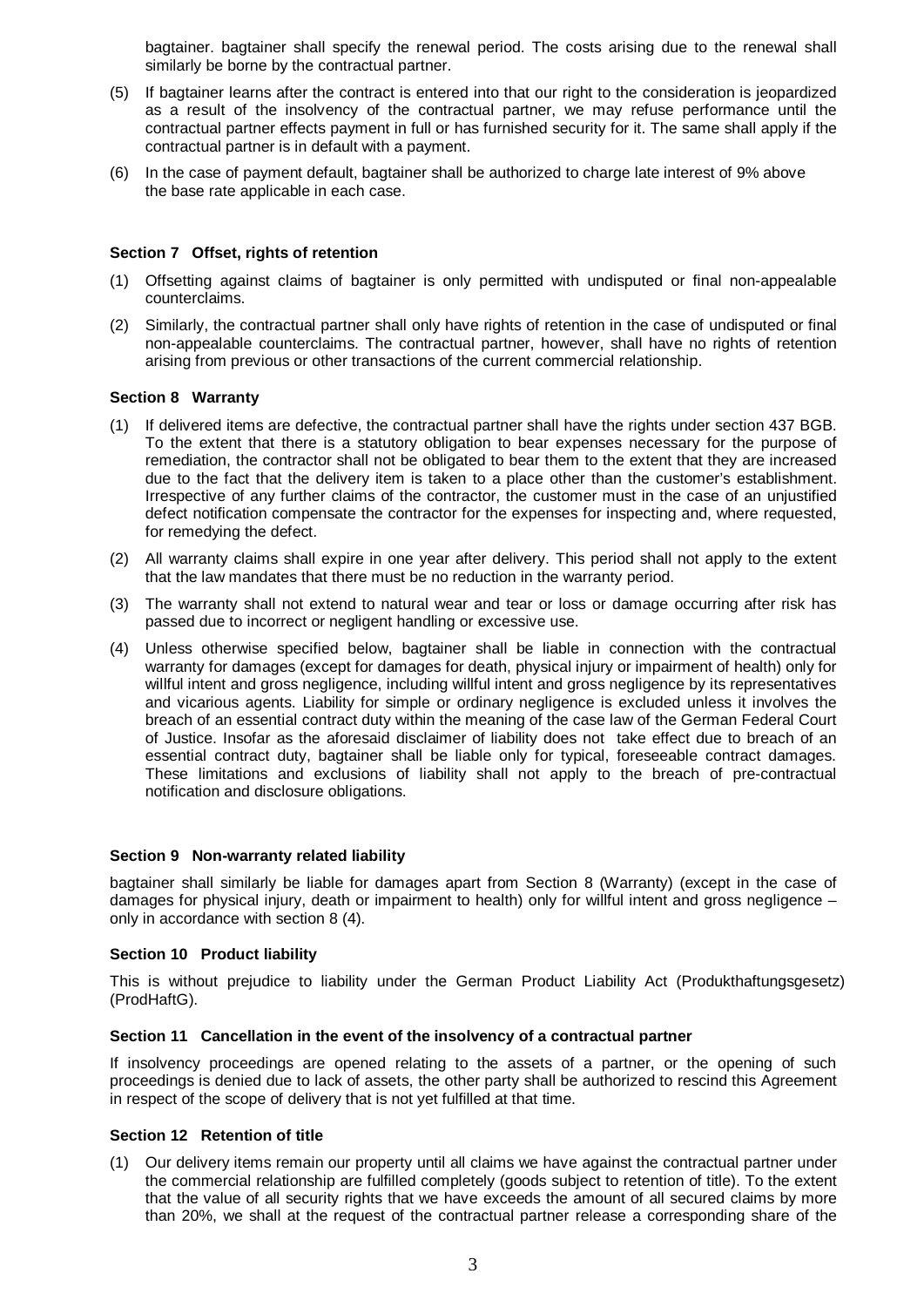security rights.

- (2) The contractual partner shall be obligated to store the goods subject to retention of title separately, mark them and treat them with care.
- (3) The contractual partner may only resell goods subject to retention of title in the ordinary course of business on its customary terms and conditions and only as long as it is not in default with its payment obligations to us. It hereby, however, assigns in security its future claims under such resales along with all ancillary rights, including any balance claims, without the requirement of further declarations. If the contractual partner resells the goods subject to retention together with other items without an individual price having been agreed for the goods subject to retention, the contractual partner shall assign to us, with priority over the rest of the claim, the part of the total claim corresponding to the price of the goods subject to retention that is invoiced by us.
- (4) The contractual partner shall, until the right is revoked, be authorized to collect the assigned claims arising under the resale. If there is good cause, in particular in the case of payment default, payment cessation, opening of insolvency proceedings or failure to open such proceedings due to lack of assets, or if there are similar indications that suggest that the contractual partner is insolvent, we shall be authorized to revoke the contractual partner's authority to collect. In addition, bagtainer may in such cases, after giving prior reasonable notice of the disclosure of the security assignment or the realization of the assigned claim, disclose the security assignment, realize the assigned claims and call on the contractual partner to disclose the security assignment to its customers.
- (5) The contractual partner shall be permitted to process or transform goods subject to retention of title or combine them with other items (processing/creation of a new item). The processing shall be effective for bagtainer. The contractual partner shall keep the new item in custody for bagtainer with all due commercial diligence. bagtainer shall have prorated co-ownership in the new item in the proportion the invoice value of the goods subject to retention bears to the invoice value of the other materials used. The processed item (new item) shall be deemed to be goods subject to retention of title.
- (6) In the event of the resale of the new item, the contractual partner hereby assigns in security its claim under the resale against its customers together with all ancillary rights without the need for any further special declarations. The assignment shall, however, only apply in the amount corresponding to the value that bagtainer invoices for the processed goods subject to retention of title. The share of the claim that is assigned to us shall be paid as a prior-ranking claim. Paragraph 3 of this Section shall apply accordingly with regard to the collection authority and the preconditions for its revocation.
- (7) The contractual partner must notify us immediately in the case of garnishments, confiscations or other dispositions or interventions by third parties in respect of the goods subject to retention of title. The contractual partner shall bear all costs that must be incurred to terminate access and to recover the goods subject to retention of title.

# **Section 13 Intellectual property rights and copyright**

(2) Where a third party may file legitimate claims against the contractual partner for infringement of an intellectual property right or copyright (hereafter "Intellectual property right") due to products delivered by us that are used conform to contract, we shall be liable to our contractual partner as follows:

- (a) The provision concerning section 7 (1) of these GTC shall apply subject to the condition that we are obligated, depending on which option the contractual partner chooses, to either obtain a usage right for the product, alter the product in such a way as to stop the infringement of the intellectual property right or replace the product with one that has no defects. Section 7 (2) of these GTC shall apply accordingly.
- (b) Our obligation to pay damages due to the delivery of an item that is subject to intellectual property rights shall be excluded if the contractual partner does not immediately notify us in writing of the claims asserted by a third party, acknowledges an infringement, or not all defensive measures and settlement negotiations remain reserved to us. If the contractual partner suspends use of the product due to loss mitigation or other good reasons, it shall be obligated to point out to the third party that no admission of an infringement of intellectual property rights is associated with the suspension of use.

(3) Claims of the contractual partner shall be excluded to the extent that it, and not we, is responsible for the intellectual property rights infringement.

(4) Claims of the contractual partner are further excluded if the intellectual property rights infringement is due to special requirements of the contractual partner, due to an unforeseeable application or due to the fact that the product is changed by the contractual partner or is used together with products that have not